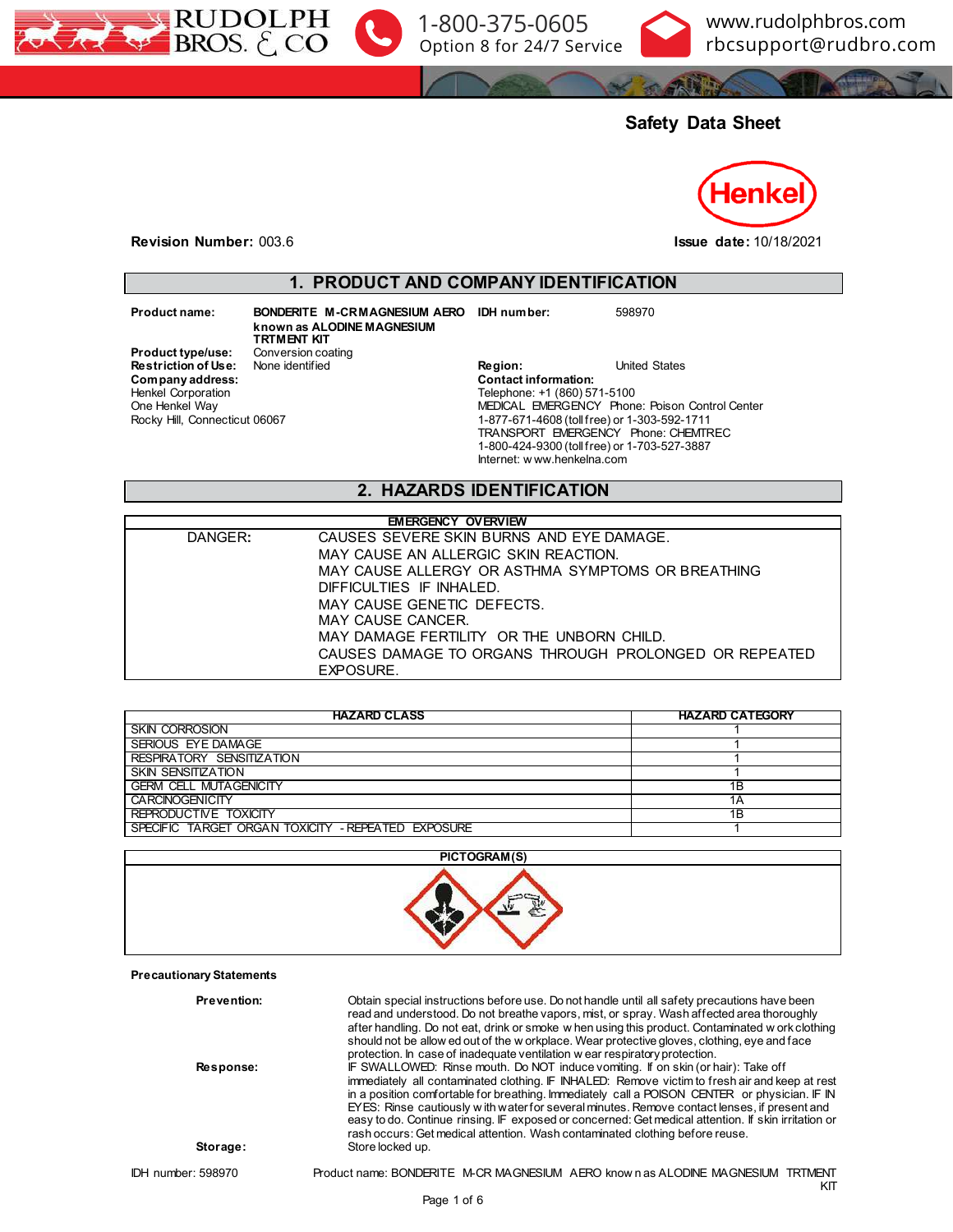Classification complies w ith OSHA Hazard Communication Standard (29 CFR 1910.1200) and is consistent with the provisions of the United Nations Globally Harmonized System of Classification and Labeling of Chemicals (GHS).

**See Section 11 for additional toxicological information.**

# **3. COMPOSITION / INFORMATION ON INGREDIENTS**

| Hazardous Component(s) | <b>CAS Number</b> | Percentage* |
|------------------------|-------------------|-------------|
| Chromic acid           | -7738-94-5        |             |

\* Exact percentages may vary or are trade secret. Concentration range is provided to assist users in providing appropriate pr otections.

| <b>4. FIRST AID MEASURES</b>       |                                                                                                                                                                                                                                                                                                                   |  |  |  |
|------------------------------------|-------------------------------------------------------------------------------------------------------------------------------------------------------------------------------------------------------------------------------------------------------------------------------------------------------------------|--|--|--|
| Inhalation:                        | If inhaled, immediately remove the affected person to fresh air. If symptoms<br>develop and persist, get medical attention. Delayed effects possible after<br>inhalation. Administer oxygen or artificial respiration as needed. Do not use<br>mouth-to-mouth method if victim ingested or inhaled the substance. |  |  |  |
| Skin contact:                      | Remove contaminated clothing and footwear. Immediately wash skin<br>thoroughly w ith soap and w ater. If irritation persists, repeat flushing and get<br>medical attention. Discard any shoes or clothing items that cannot be<br>decontaminated. Launder contaminated clothing before reuse.                     |  |  |  |
| Eye contact:                       | Immediately flush affected eye with large amounts of gently flow ing water or<br>0.9% sterile saline solution for at least 15 minutes. Hold eyelid wide open.<br>Get immediate medical attention. Eye flushing should continue during<br>transportation to a doctor.                                              |  |  |  |
| Ingestion:                         | Get immediate medical attention. Do not induce vomiting. If individual is<br>conscious, wash out mouth w ith water. Provide a glass of water to dilute the<br>material in the stomach. Never give anything by mouth to a victim w ho is<br>unconscious or is having convulsions.                                  |  |  |  |
| Symptoms:                          | See Section 11.                                                                                                                                                                                                                                                                                                   |  |  |  |
| Notes to physician:                | Treat symptomatically and supportively.                                                                                                                                                                                                                                                                           |  |  |  |
|                                    | <b>5. FIRE FIGHTING MEASURES</b>                                                                                                                                                                                                                                                                                  |  |  |  |
| Extinguishing media:               | Use media appropriate for surrounding material.                                                                                                                                                                                                                                                                   |  |  |  |
| Special firefighting procedures:   | Wear full protective clothing. Wear self-contained breathing apparatus.                                                                                                                                                                                                                                           |  |  |  |
| Unusual fire or explosion hazards: | This product is an aqueous mixture w hich will not burn.                                                                                                                                                                                                                                                          |  |  |  |
| Hazardous combustion products:     | Upon decomposition, this product may yield gaseous nitrogen oxides, carbon<br>monoxide, carbon dioxide and/or low molecular w eight hydrocarbons.<br>Chromium oxide.                                                                                                                                              |  |  |  |

## **6. ACCIDENTAL RELEASE MEASURES**

**Use personal protection recommended in Section 8, isolate the hazard area and deny entry to unnecessary and unprotected personnel.**

| Environmental precautions: | Prevent further leakage or spillage if safe to do so. Wear appropriate<br>protective equipment and clothing during clean-up. Do not allow product to<br>enter sew er or waterways. |
|----------------------------|------------------------------------------------------------------------------------------------------------------------------------------------------------------------------------|
| Clean-up methods:          | Absorb spill w ith inert material. Shovel material into appropriate container for<br>disposal. Dispose of according to Federal, State and local governmental<br>regulations.       |

IDH number: 598970 Product name: BONDERITE M-CR MAGNESIUM AERO know n as ALODINE MAGNESIUM TRTMENT KIT

Page 2 of 6







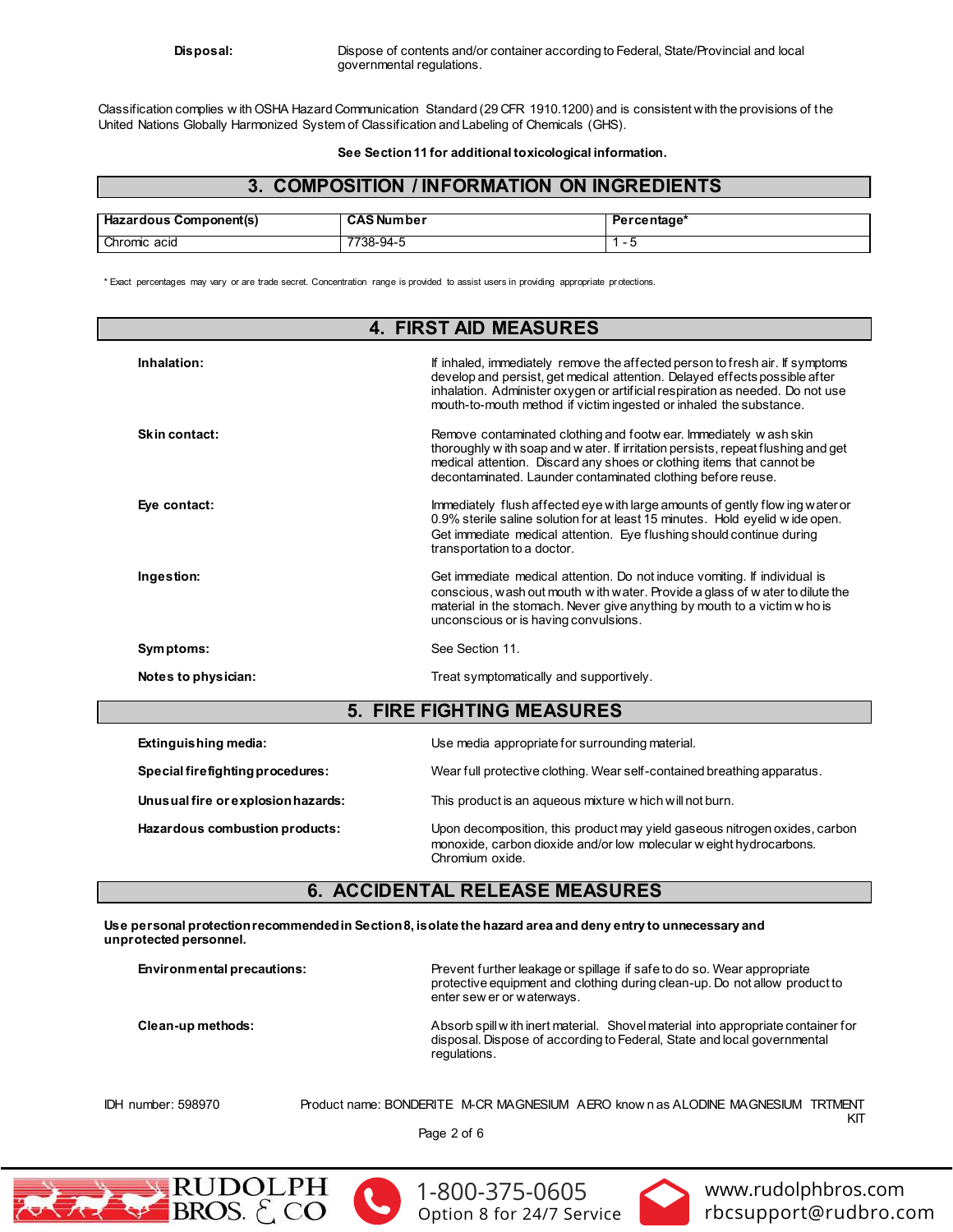# **7. HANDLING AND STORAGE**

**Handling:** Prevent contact w ith eyes, skin and clothing. Do not breathe vapor and mist. Wash thoroughly after handling. Use only w ith adequate ventilation. Launder w ork clothes frequently. Do not store or consume food, drink, or tobacco products in areas w here they may become contaminated w ith this material. Do not take internally. For industrial use only.

**Storage:** For safe storage, store between 40 °F (4.4 °C) and 100 °F (37.8 °C) Keep container tightly closed and in a cool, w ell-ventilated place aw ay from incompatible materials. Protect from freezing.

**For information on product shelf life, please review labels on container or check the Technical Data Sheet.**

### **8. EXPOSURE CONTROLS / PERSONAL PROTECTION**

**Employers should complete an assessment of all workplaces to determine the need for, and selection of, proper exposure controls and protective equipment for each task performed.**

| Hazardous Component(s) | <b>ACGIHTLV</b>                                                                                                                                                                                                                                                                         | <b>OSHA PEL</b>                                                       | <b>AIHA WEEL</b> | <b>OTHER</b> |
|------------------------|-----------------------------------------------------------------------------------------------------------------------------------------------------------------------------------------------------------------------------------------------------------------------------------------|-----------------------------------------------------------------------|------------------|--------------|
| Chromic acid           | 0.0005 mg/m3 STEL<br>$(as Cr(VI))$ Inhalable<br>fraction.<br>0.0002 mg/m3 TWA<br>(as Cr(VI)) Inhalable<br>fraction.<br>0.0005 mg/m3 STEL<br>(as Cr(VI)) Inhalable<br>fraction.<br>(SKIN) (as Cr(VI))<br>Inhalable fraction.<br>(Dermal sensitization)<br>(Respiratory<br>sensitization) | 0.005 mg/m3 TWA<br>$0.0025$ mg/m $3$<br>OSHA ACT<br>0.1 mg/m3 Ceiling | None             | None         |

| <b>Engineering controls:</b> | Provide local and general exhaust ventilation to effectively remove and<br>prevent buildup of any vapors or mists generated from the handling of this<br>product.   |
|------------------------------|---------------------------------------------------------------------------------------------------------------------------------------------------------------------|
| Respiratory protection:      | If ventilation is not sufficient to effectively prevent buildup of aerosols, mists or<br>vapors, appropriate NIOSH/MSHA respiratory protection must be provided.    |
| Eye/face protection:         | Wear chemical goggles; face shield (if splashing is possible).                                                                                                      |
| Skin protection:             | Wear impervious gloves for prolonged contact. Gloves should be tested to<br>determine suitability for prolonged contact. Use of impervious boots is<br>recommended. |

# **9. PHYSICAL AND CHEMICAL PROPERTIES**

**Physical state:** Liquid Color: Liquid Color: **Color:** Color: Color: Color: Color: Color: Color: Color: Color: Color: Color: Color: Color: Color: Color: Color: Color: Color: Color: Color: Color: Color: Color: Color: Color: Color: Color: Color: Color: Color: Color: Col **Odor threshold:**<br>pH: **Vapor pressure:** Not determined **Boiling point/range: Melting point/ range:** Not determined **Specific gravity:**  $1.00 - 1.03$  at  $15.6 °C (60.08 °F)$ **Vapor density:** Not determined **Flammable/Explosive limits - lower:** Not available.<br> **Flammable/Explosive limits - upper:** Not available. **Flammable/Explosive limits - upper:** Not available.<br> **Autoignition temperature:** Not applicable **Autoignition temperature:** Not applicable **Flammability: Evaporation rate:**<br> **Solubility in water:** Not available.<br>
Complete **Solubility in water:** Complete Complete<br> **Partition coefficient (n-octanol/water):** Not determined **Partition coefficient (n-octanol/water):** Not determined<br>VOC content: Not applicable **VOC content: Viscosity:** Not available.

**Odorless**<br>Not available. **pH:** 1.2 - 1.4 **Flash point:** 121.1 °C (249.98 °F) calculated

IDH number: 598970 Product name: BONDERITE M-CR MAGNESIUM AERO know n as ALODINE MAGNESIUM TRTMENT KIT

Page 3 of 6





[1-800-375-0605](tel:+118003750605) Option 8 for 24/7 Service

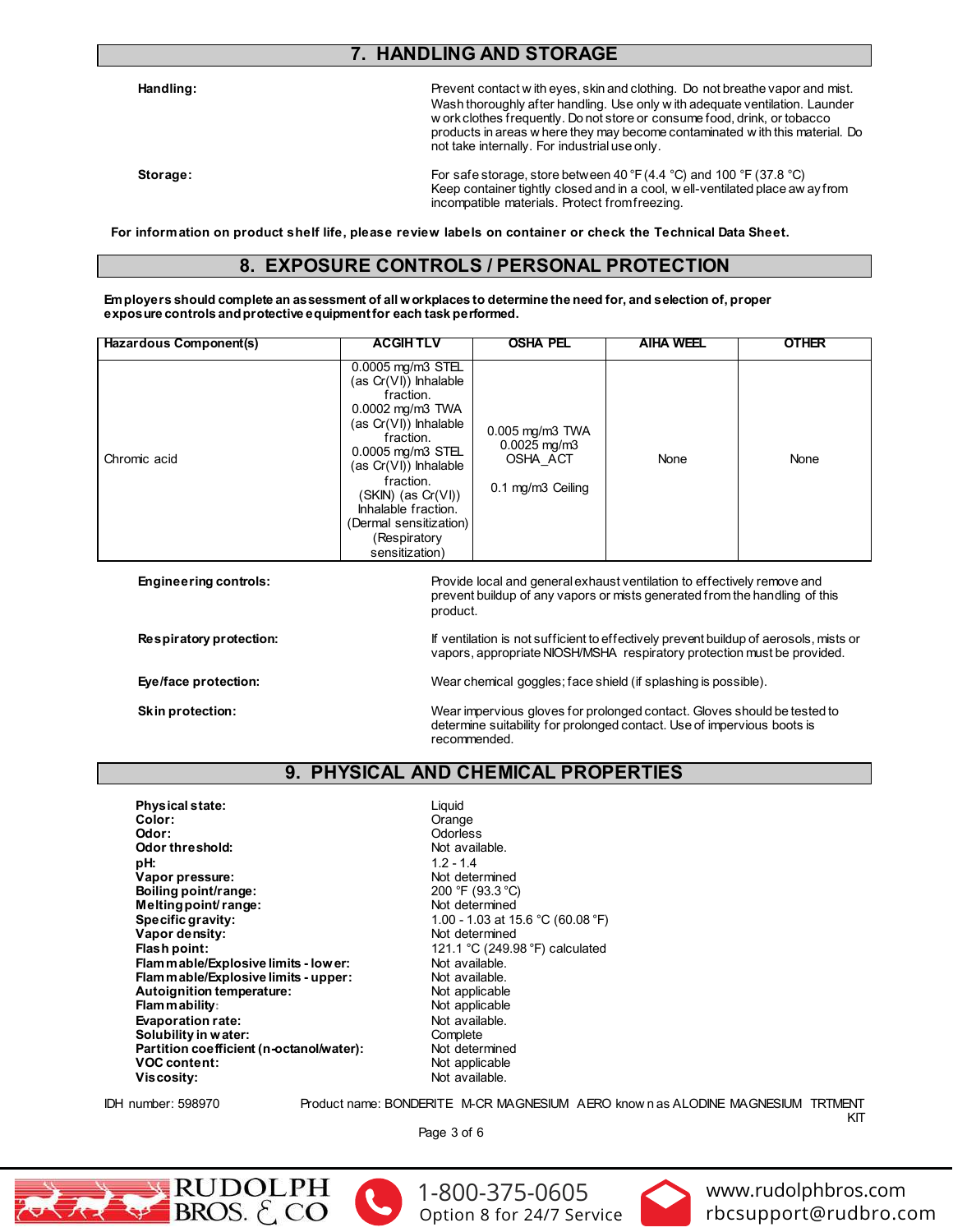| 10. STABILITY AND REACTIVITY         |                                                                                                                                                                 |  |  |
|--------------------------------------|-----------------------------------------------------------------------------------------------------------------------------------------------------------------|--|--|
| Stability:                           | Stable at normal conditions.                                                                                                                                    |  |  |
| Hazardous reactions:                 | Will not occur.                                                                                                                                                 |  |  |
| Hazardous decomposition<br>products: | Upon decomposition, this product emits carbon monoxide, carbon dioxide and/or low<br>molecular w eight hydrocarbons. Chromium oxide.                            |  |  |
| Incompatible materials:              | This product may react with strong reducing agents. Avoid contact with organic materials, oils,<br>greases, and any oxidizable materials. Strong bases. Metals. |  |  |
| Reactivity:                          | Not available.                                                                                                                                                  |  |  |
| Conditions to avoid:                 | Keep aw ay from heat, ignition sources and incompatible materials.                                                                                              |  |  |
|                                      | <b>11. TOXICOLOGICAL INFORMATION</b>                                                                                                                            |  |  |

**Relevant routes of exposure:** Skin, Inhalation, Eyes, Ingestion

#### **Potential Health Effects/Symptoms**

| Inhalation:          | Mists, vapors or liquid may cause severe irritation or burns. May be harmful or fatal if inhaled.                                                                                                                                                                                                                                                                                             |
|----------------------|-----------------------------------------------------------------------------------------------------------------------------------------------------------------------------------------------------------------------------------------------------------------------------------------------------------------------------------------------------------------------------------------------|
|                      | Nasal itch and soreness, perforation of the nasal septum, dental erosion, and chronic asthmatic<br>bronchitis may result from repeated exposure.                                                                                                                                                                                                                                              |
| <b>Skin contact:</b> | A component in this product may be harmful or fatal if absorbed through the skin. Mists, vapors<br>or liquid may cause severe irritation or burns. Product contains chromium, w hich may cause an<br>allergic skin sensitization reaction. Contact with broken skin may lead to formation of firmly<br>marginated "chrome sores". Massive overexposures may lead to kidney failure and death. |
| Eye contact:         | This product is severely irritating to the eyes and may cause irreversible damage including<br>burns and blindness.                                                                                                                                                                                                                                                                           |
| Ingestion:           | Harmful or fatal if sw allowed. May cause burns of the mouth, throat and stomach. May also<br>cause gastrointestinal disturbances such as nausea, vomiting, abdominal pain, and diarrhea.                                                                                                                                                                                                     |

| Hazardous Component(s) | LD50s and LC50s | Immediate and Delayed Health Effects                                                                                                                                        |  |
|------------------------|-----------------|-----------------------------------------------------------------------------------------------------------------------------------------------------------------------------|--|
| Chromic acid           | None            | Allergen, Blood, Carcinogen, Central nervous<br>system, Corrosive, Developmental, Eyes,<br>Gastrointestinal, Irritant, Kidney, Liver,<br>Mutagen, Reproductive, Respiratory |  |
|                        |                 |                                                                                                                                                                             |  |

| Hazardous Component(s) | <b>NTP Carcinogen</b>            | <b>IARC Carcinogen</b> | <b>OSHA Carcinogen</b><br>(Specifically Regulated) |
|------------------------|----------------------------------|------------------------|----------------------------------------------------|
| Chromic acid           | Known To Be Human<br>Carcinogen. | Group 1                | Yes                                                |

# **12. ECOLOGICAL INFORMATION**

**Ecological information:** Not available.

IDH number: 598970 Product name: BONDERITE M-CR MAGNESIUM AERO know n as ALODINE MAGNESIUM TRTMENT KIT

Page 4 of 6







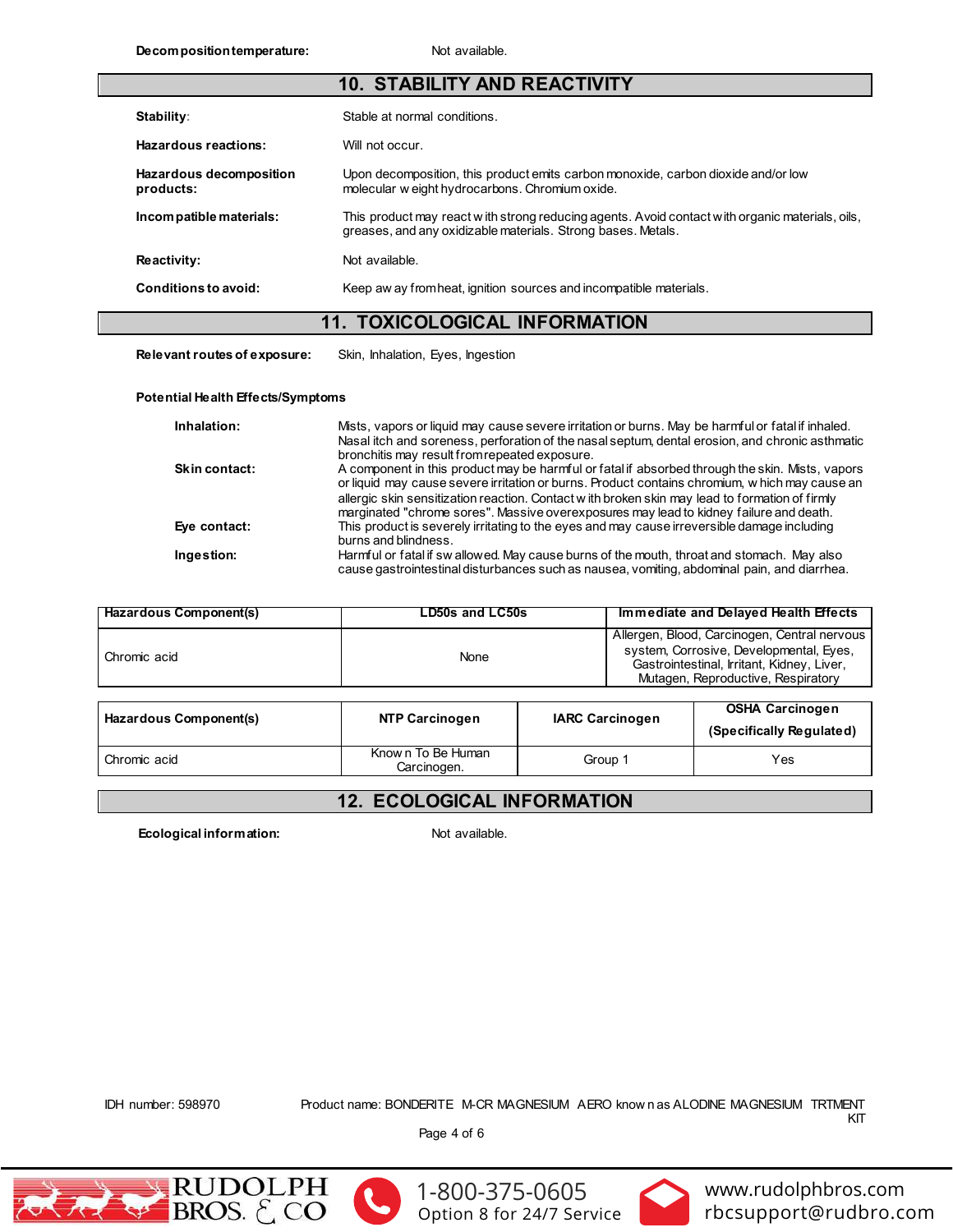# **13. DISPOSAL CONSIDERATIONS**

**Information provided is for unused product only.**

**Recommended method of disposal:** Dispose of according to Federal, State and local governmental regulations.

### **14. TRANSPORT INFORMATION**

**The transport information provided in this section only applies to the material/formulation itself, and is not specific to any package/configuration.**

| U.S. Department of Transportation Ground (49 CFR) |                       |
|---------------------------------------------------|-----------------------|
| Propershipping name:                              | Chromic acid solution |
| Hazard class or division:                         | 8                     |
| Identification number:                            | <b>UN 1755</b>        |
| Packing group:                                    | Ш                     |
| <b>DOT Hazardous Substance(s):</b>                | Chromic acid          |
| International Air Transportation (ICAO/IATA)      |                       |
| Propershipping name:                              | Chromic acid solution |
| Hazard class or division:                         | 8                     |
| Identification number:                            | <b>UN 1755</b>        |
| Packing group:                                    | Ш                     |
| <b>Water Transportation (IMO/IMDG)</b>            |                       |
| Propershipping name:                              | CHROMIC ACID SOLUTION |
| Hazard class or division:                         | 8                     |
| Identification number:                            | <b>UN 1755</b>        |
| Packing group:                                    | Ш                     |

### **15. REGULATORY INFORMATION**

**United States Regulatory Information**

| <b>TSCA 8 (b) Inventory Status:</b>                                                                                                          | All components are listed as active or are exempt from listing on the Toxic Substances<br>Control Act (TSCA) inventory.                                                                                                                                                                                                                                   |
|----------------------------------------------------------------------------------------------------------------------------------------------|-----------------------------------------------------------------------------------------------------------------------------------------------------------------------------------------------------------------------------------------------------------------------------------------------------------------------------------------------------------|
| <b>TSCA 12 (b) Export Notification:</b>                                                                                                      | Chromic acid (CAS# 7738-94-5).                                                                                                                                                                                                                                                                                                                            |
| <b>CERCLA/SARA Section 302 EHS:</b><br>CERCLA/SARA Section 311/312:<br><b>CERCLA/SARA Section 313:</b><br><b>CERCLA Reportable quantity:</b> | None above reporting de minimis.<br>Immediate Health, Delayed Health<br>This product contains the follow ing toxic chemicals subject to the reporting requirements of<br>section 313 of the Emergency Planning and Community Right-To-Know Act of 1986 (40<br>CFR 372). Chromic acid (CAS# 7738-94-5).<br>Chromic acid (CAS# 7738-94-5) 10 lbs. (4.54 kg) |
| <b>California Proposition 65:</b>                                                                                                            | This product contains a chemical know n in the State of California to cause cancer. This<br>product contains a chemical know n to the State of California to cause birth defects or other<br>reproductive harm.                                                                                                                                           |
| Canada Regulatory Information                                                                                                                |                                                                                                                                                                                                                                                                                                                                                           |
| <b>CEPA DSL/NDSL Status:</b>                                                                                                                 | All components are listed on or are exempt from listing on the Canadian Domestic                                                                                                                                                                                                                                                                          |

#### Substances List.

# **16. OTHER INFORMATION**

**This safety data sheet contains changes from the previous version in sections:** New Safety Data Sheet format.

**Prepared by:** Regulatory Affairs

**Issue date:** 10/18/2021

IDH number: 598970 Product name: BONDERITE M-CR MAGNESIUM AERO know n as ALODINE MAGNESIUM TRTMENT KIT

Page 5 of 6